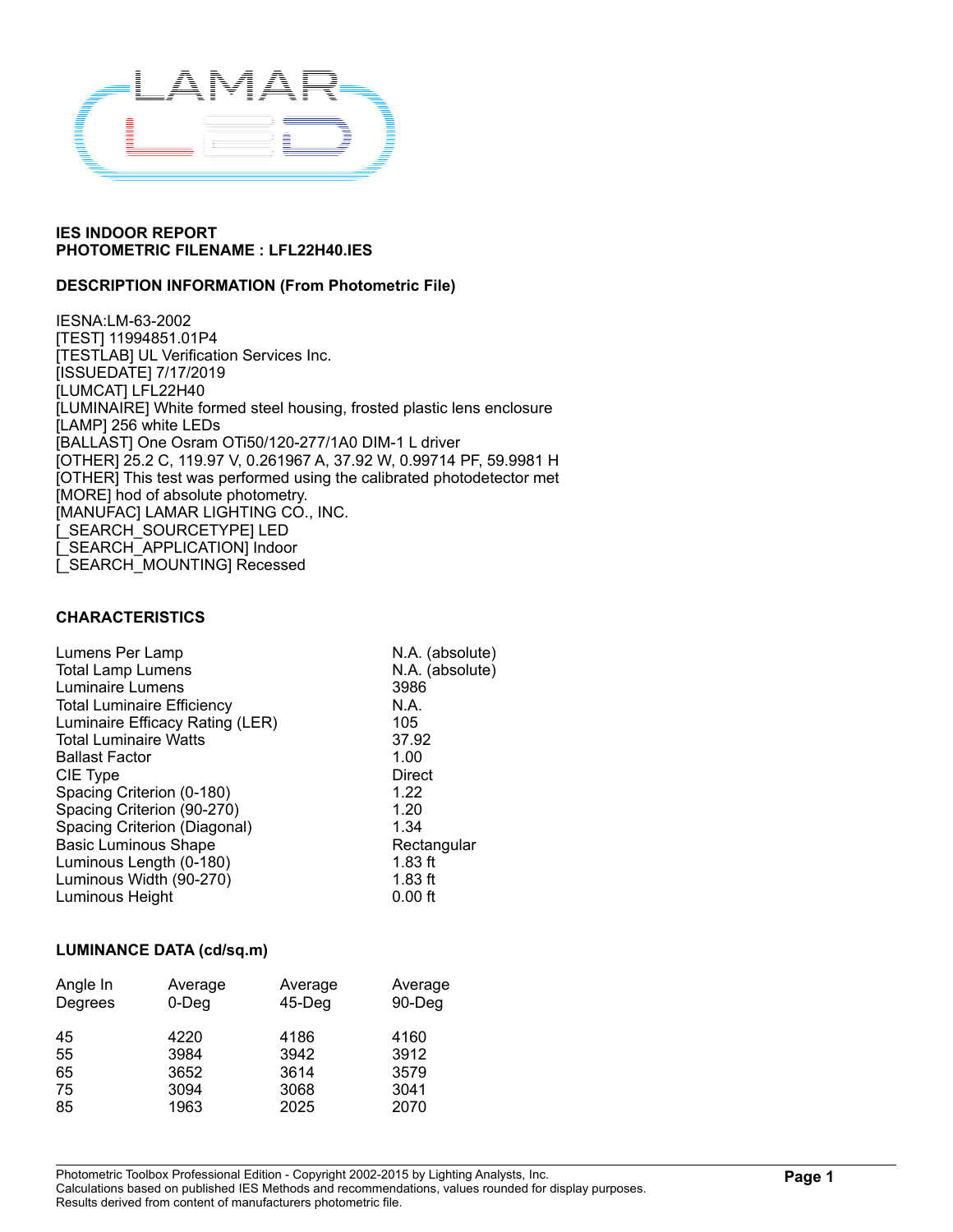#### **CANDELA TABULATION**

|      | 0.0      | 22.5     | 45.0     | 67.5     | 90.0     |
|------|----------|----------|----------|----------|----------|
| 0.0  | 1502.049 | 1502.049 | 1502.049 | 1502.049 | 1502.049 |
| 0.5  | 1502.049 | 1502.049 | 1502.049 | 1503.089 | 1503.089 |
| 1.0  | 1502.049 | 1501.009 | 1502.049 | 1502.049 | 1503.089 |
| 1.5  | 1501.009 | 1501.009 | 1502.049 | 1502.049 | 1503.089 |
| 2.0  | 1499.968 | 1501.009 | 1501.009 | 1501.009 | 1502.049 |
| 2.5  | 1499.968 | 1499.968 | 1499.968 | 1501.009 | 1501.009 |
| 3.0  | 1498.928 | 1498.928 | 1498.928 | 1499.968 | 1499.968 |
| 3.5  | 1497.888 | 1497.888 | 1497.888 | 1497.888 | 1498.928 |
| 4.0  | 1495.808 | 1496.848 | 1496.848 | 1496.848 | 1497.888 |
| 4.5  | 1494.767 | 1494.767 | 1495.808 | 1495.808 | 1495.808 |
| 5.0  | 1492.687 | 1492.687 | 1493.727 | 1493.727 | 1494.767 |
| 5.5  | 1491.647 | 1491.647 | 1491.647 | 1491.647 | 1492.687 |
| 6.0  | 1489.566 | 1489.566 | 1489.566 | 1489.566 | 1490.607 |
| 6.5  | 1487.486 | 1487.486 | 1487.486 | 1487.486 | 1487.486 |
| 7.0  | 1485.406 | 1484.365 | 1485.406 | 1485.406 | 1485.406 |
| 7.5  | 1482.285 | 1482.285 | 1482.285 | 1482.285 | 1482.285 |
| 8.0  | 1479.164 | 1479.164 | 1480.205 | 1479.164 | 1480.205 |
| 8.5  | 1477.084 | 1477.084 | 1477.084 | 1476.044 | 1477.084 |
| 9.0  | 1473.963 | 1473.963 | 1473.963 | 1472.923 | 1473.963 |
| 9.5  | 1470.843 | 1470.843 | 1470.843 | 1469.803 | 1470.843 |
| 10.0 | 1467.722 | 1466.682 | 1466.682 | 1466.682 | 1466.682 |
| 10.5 | 1463.561 | 1463.561 | 1463.561 | 1463.561 | 1463.561 |
| 11.0 | 1460.441 | 1459.401 | 1459.401 | 1459.401 | 1459.401 |
| 11.5 | 1456.280 | 1456.280 | 1455.240 | 1455.240 | 1455.240 |
| 12.0 | 1452.119 | 1452.119 | 1451.079 | 1451.079 | 1451.079 |
| 12.5 | 1447.958 | 1447.958 | 1446.918 | 1446.918 | 1446.918 |
| 13.0 | 1443.798 | 1443.798 | 1442.757 | 1442.757 | 1442.757 |
| 13.5 | 1439.637 | 1438.597 | 1437.556 | 1437.556 | 1437.556 |
| 14.0 | 1434.436 | 1434.436 | 1433.396 | 1432.355 | 1433.396 |
| 14.5 | 1430.275 | 1429.235 | 1428.195 | 1428.195 | 1428.195 |
| 15.0 | 1425.074 | 1424.034 | 1424.034 | 1422.994 | 1422.994 |
| 15.5 | 1419.873 | 1418.833 | 1418.833 | 1417.793 | 1417.793 |
| 16.0 | 1414.672 | 1413.632 | 1412.592 | 1411.551 | 1411.551 |
| 16.5 | 1409.471 | 1408.431 | 1407.391 | 1406.350 | 1406.350 |
| 17.0 | 1403.230 | 1403.230 | 1402.190 | 1400.109 | 1400.109 |
| 17.5 | 1398.029 | 1396.989 | 1395.948 | 1394.908 | 1393.868 |
| 18.0 | 1391.788 | 1390.747 | 1389.707 | 1388.667 | 1388.667 |
| 18.5 | 1385.546 | 1385.546 | 1384.506 | 1382.426 | 1381.386 |
| 19.0 | 1379.305 | 1379.305 | 1378.265 | 1376.185 | 1375.144 |
| 19.5 | 1373.064 | 1373.064 | 1372.024 | 1368.903 | 1368.903 |
| 20.0 | 1366.823 | 1365.783 | 1364.742 | 1362.662 | 1362.662 |
| 20.5 | 1359.541 | 1359.541 | 1358.501 | 1355.381 | 1355.381 |
| 21.0 | 1353.300 | 1352.260 | 1351.220 | 1349.139 | 1348.099 |
| 21.5 | 1346.019 | 1346.019 | 1343.938 | 1341.858 | 1341.858 |
| 22.0 | 1339.778 | 1338.737 | 1336.657 | 1334.577 | 1334.577 |
| 22.5 | 1332.496 | 1331.456 | 1329.376 | 1327.295 | 1327.295 |
| 23.0 | 1325.215 | 1324.175 | 1322.094 | 1320.014 | 1318.974 |
| 23.5 | 1317.933 | 1316.893 | 1314.813 | 1312.732 | 1311.692 |
| 24.0 | 1310.652 | 1309.612 | 1307.531 | 1305.451 | 1304.411 |
| 24.5 | 1303.371 | 1302.330 | 1300.250 | 1297.129 | 1296.089 |
| 25.0 | 1295.049 | 1294.009 | 1291.928 | 1288.808 | 1288.808 |
| 25.5 | 1287.768 | 1286.727 | 1284.647 | 1281.526 | 1280.486 |
| 26.0 | 1280.486 | 1278.406 | 1276.325 | 1273.205 | 1273.205 |
| 26.5 | 1272.165 | 1271.124 | 1269.044 | 1265.923 | 1264.883 |
|      |          |          |          |          |          |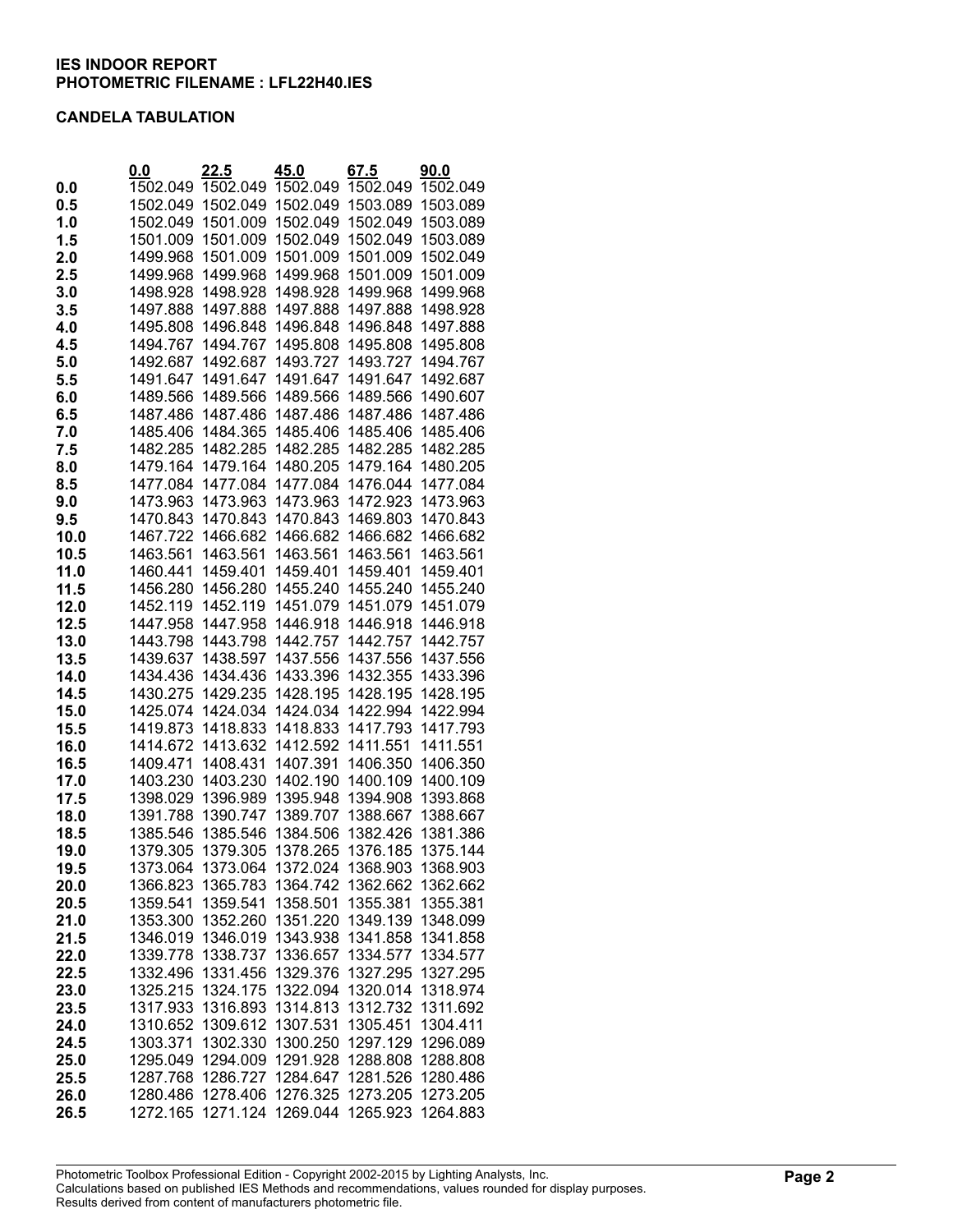| 27.0         | 1263.843             | 1263.843             | 1260.722             | 1257.602             | 1256.562             |
|--------------|----------------------|----------------------|----------------------|----------------------|----------------------|
| 27.5         | 1256.562             | 1255.521             | 1253.441             | 1249.280             | 1248.240             |
| 28.0         | 1248.240             | 1247.200             | 1245.119             | 1240.959             | 1239.918             |
| 28.5         | 1239.918             | 1238.878             | 1236.798             | 1232.637             | 1231.597             |
| 29.0         | 1230.557             | 1230.557             | 1228.476             | 1224.315             | 1223.275             |
| 29.5         | 1222.235             | 1222.235             | 1220.155             | 1215.994             | 1214.954             |
| 30.0         | 1213.913             | 1213.913             | 1210.793             | 1207.672             | 1206.632             |
| 30.5         | 1205.592             | 1205.592             | 1202.471             | 1198.310             | 1197.270             |
| 31.0<br>31.5 | 1197.270<br>1188.949 | 1197.270<br>1188.949 | 1194.150<br>1185.828 | 1189.989<br>1181.667 | 1188.949<br>1180.627 |
| 32.0         | 1180.627             | 1179.587             | 1176.466             | 1172.305             | 1171.265             |
| 32.5         | 1172.305             | 1171.265             | 1167.104             | 1163.984             | 1162.944             |
| 33.0         | 1162.944             | 1162.944             | 1158.783             | 1154.622             | 1153.582             |
| 33.5         | 1154.622             | 1153.582             | 1149.421             | 1145.260             | 1145.260             |
| 34.0         | 1146.300             | 1144.220             | 1141.099             | 1136.939             | 1135.898             |
| 34.5         | 1137.979             | 1135.898             | 1131.738             | 1127.577             | 1126.537             |
| 35.0         | 1129.657             | 1126.537             | 1123.416             | 1118.215             | 1117.175             |
| 35.5         | 1120.295             | 1117.175             | 1114.054             | 1108.853             | 1107.813             |
| 36.0         | 1110.934             | 1108.853             | 1104.692             | 1100.532             | 1098.451             |
| 36.5         | 1102.612             | 1099.491             | 1095.331             | 1090.130             | 1089.089             |
| 37.0         | 1093.250             | 1090.130             | 1085.969             | 1080.768             | 1080.768             |
| 37.5         | 1082.848             | 1080.768             | 1076.607             | 1071.406             | 1070.366             |
| 38.0         | 1073.486             | 1071.406             | 1067.245             | 1062.044             | 1061.004             |
| 38.5<br>39.0 | 1064.125<br>1054.763 | 1062.044<br>1051.642 | 1057.883<br>1047.481 | 1051.642<br>1042.280 | 1050.602<br>1041.240 |
| 39.5         | 1044.361             | 1042.280             | 1038.328             | 1032.398             | 1031.358             |
| 40.0         | 1034.063             | 1032.503             | 1028.030             | 1022.413             | 1021.476             |
| 40.5         | 1023.973             | 1022.517             | 1017.836             | 1012.323             | 1011.490             |
| 41.0         | 1013.467             | 1012.635             | 1007.746             | 1002.233             | 1001.401             |
| 41.5         | 1003.273             | 1002.545             | 997.552              | 992.247              | 991.311              |
| 42.0         | 993.287              | 992.351              | 987.462              | 982.053              | 981.117              |
| 42.5         | 983.093              | 982.261              | 977.164              | 971.755              | 970.819              |
| 43.0         | 972.899              | 971.859              | 966.866              | 961.457              | 960.521              |
| 43.5         | 962.809              | 961.353              | 956.360              | 951.055              | 950.223              |
| 44.0         | 952.719              | 950.847              | 945.958              | 940.653              | 939.821              |
| 44.5         | 942.525              | 940.237              | 935.244              | 930.251              | 929.523              |
| 45.0         | 932.331<br>922.137   | 929.731<br>919.121   | 924.842<br>914.336   | 919.745<br>909.343   | 919.121<br>908.199   |
| 45.5<br>46.0 | 911.735              | 908.511              | 904.038              | 898.629              | 897.589              |
| 46.5         | 901.333              | 897.797              | 893.324              | 888.019              | 886.666              |
| 47.0         | 890.827              | 887.083              | 882.610              | 877.201              | 876.056              |
| 47.5         | 880.113              | 876.368              | 872.000              | 866.279              | 865.342              |
| 48.0         | 869.399              | 865.550              | 861.182              | 855.564              | 854.524              |
| 48.5         | 858.685              | 854.836              | 850.259              | 844.642              | 843.602              |
| 49.0         | 847.451              | 843.914              | 839.545              | 833.616              | 832.472              |
| 49.5         | 836.217              | 833.200              | 828.727              | 822.694              | 821.342              |
| 50.0         | 825.191              | 822.278              | 817.805              | 811.668              | 810.524              |
| 50.5         | 814.061              | 811.356              | 806.987              | 801.058              | 800.018              |
| 51.0         | 802.826              | 800.850              | 796.065              | 790.032              | 788.992<br>778.070   |
| 51.5         | 791.800<br>780.462   | 789.824<br>778.798   | 784.935              | 779.006              |                      |
| 52.0<br>52.5 | 769.228              | 767.668              | 773.493<br>762.467   | 767.980<br>756.954   | 767.043<br>756.225   |
| 53.0         | 757.994              | 756.641              | 751.232              | 745.927              | 744.991              |
| 53.5         | 746.864              | 745.511              | 740.102              | 734.901              | 733.965              |
| 54.0         | 735.941              | 734.069              | 728.972              | 723.771              | 722.939              |
| 54.5         | 725.019              | 722.731              | 717.738              | 712.745              | 711.913              |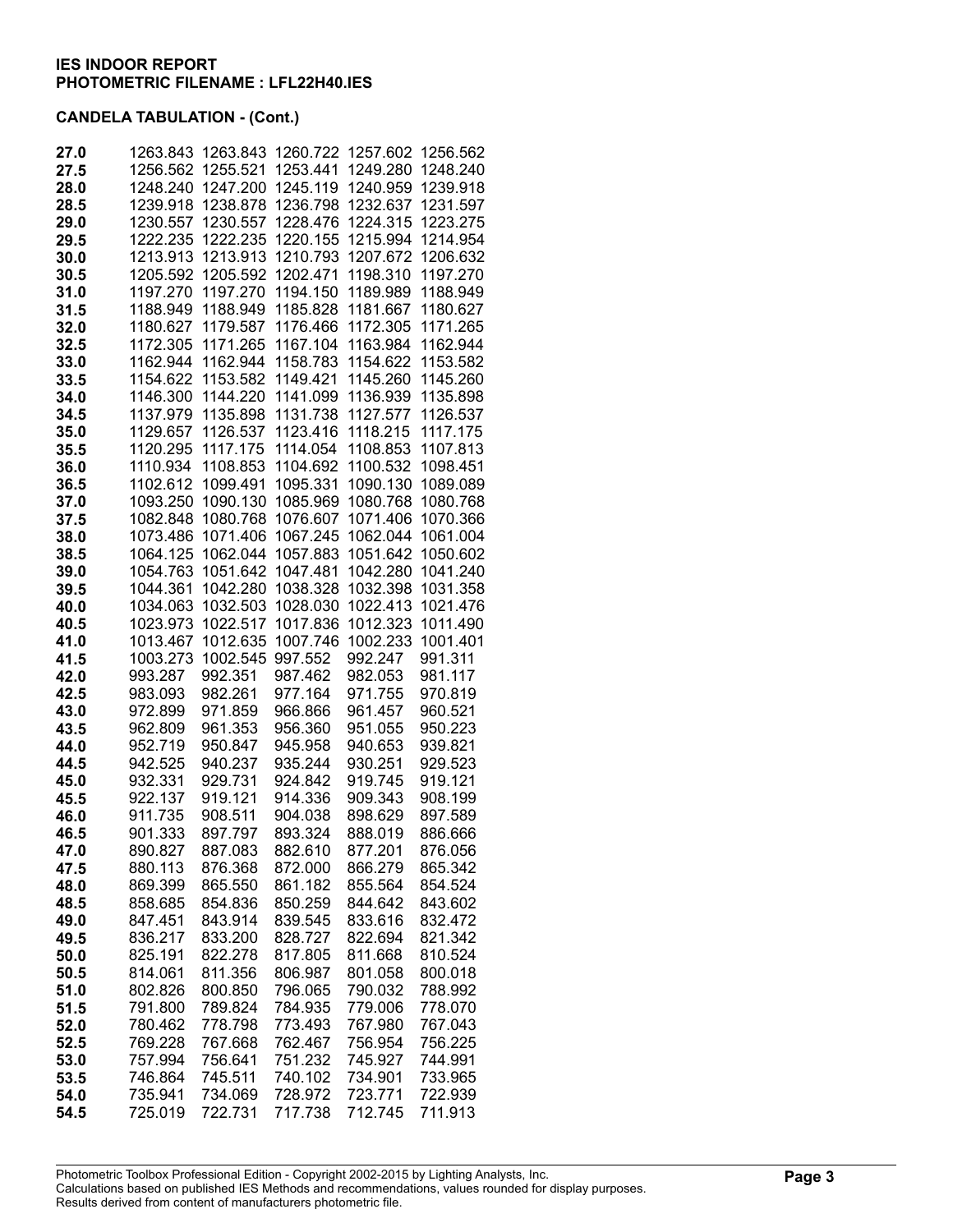| 55.0         | 713.993            | 711.393            | 706.504            | 701.511            | 700.991            |
|--------------|--------------------|--------------------|--------------------|--------------------|--------------------|
| 55.5         | 702.863            | 700.159            | 695.166            | 690.381            | 689.757            |
| 56.0         | 691.837            | 688.820            | 684.036            | 679.251            | 678.522            |
| 56.5         | 680.811            | 677.482            | 672.801            | 668.120            | 667.184            |
| 57.0         | 669.577            | 666.040            | 661.671            | 656.782            | 655.950            |
| 57.5         | 658.447            | 654.806            | 650.541            | 645.444            | 644.716            |
| 58.0         | 647.316            | 643.468            | 639.307            | 634.002            | 633.170            |
| 58.5         | 636.082            | 631.921            | 627.969            | 622.664            | 621.832            |
| 59.0         | 624.224            | 620.479            | 616.423            | 611.117            | 610.493            |
| 59.5         | 612.262            | 609.141            | 604.876            | 599.779            | 599.155            |
| 60.0         | 600.403            | 597.803            | 593.434            | 588.233            | 587.817            |
| 60.5         | 588.545            | 586.361            | 581.992            | 576.687            | 576.167            |
| 61.0         | 576.583            | 574.815            | 570.550            | 565.141            | 564.621            |
| 61.5         | 564.725            | 563.268            | 559.107            | 553.594            | 553.178            |
| 62.0         | 552.970            | 551.826            | 547.353            | 542.048            | 541.840            |
| 62.5         | 541.216            | 540.176            | 535.599            | 530.398            | 530.398            |
| 63.0         | 529.462            | 528.318            | 523.949            | 519.060            | 518.852            |
| 63.5<br>64.0 | 517.187<br>505.329 | 516.563<br>504.809 | 512.090<br>500.440 | 507.618            | 507.306<br>495.759 |
| 64.5         | 493.575            | 493.055            | 488.790            | 495.967<br>484.525 | 484.213            |
| 65.0         | 482.237            | 481.301            | 477.140            | 472.979            | 472.563            |
| 65.5         | 470.795            | 469.546            | 465.489            | 461.433            | 461.121            |
| 66.0         | 459.456            | 457.792            | 453.839            | 449.886            | 449.782            |
| 66.5         | 448.222            | 446.038            | 442.085            | 438.444            | 438.340            |
| 67.0         | 436.884            | 434.388            | 430.643            | 427.002            | 426.794            |
| 67.5         | 425.338            | 422.737            | 419.097            | 415.560            | 415.248            |
| 68.0         | 413.688            | 410.983            | 407.758            | 404.222            | 403.910            |
| 68.5         | 402.037            | 399.437            | 396.420            | 392.675            | 392.363            |
| 69.0         | 390.595            | 387.995            | 384.978            | 381.129            | 381.025            |
| 69.5         | 379.153            | 376.552            | 373.432            | 369.791            | 369.687            |
| 70.0         | 367.399            | 365.006            | 361.886            | 358.349            | 358.453            |
| 70.5         | 355.332            | 353.564            | 350.443            | 346.803            | 347.011            |
| 71.0         | 343.370            | 342.018            | 339.001            | 335.464            | 335.464            |
| 71.5<br>72.0 | 331.512<br>319.549 | 330.576            | 327.663<br>316.221 | 324.230<br>312.788 | 324.022<br>312.684 |
| 72.5         | 307.795            | 319.029<br>307.587 | 304.675            | 301.346            | 301.554            |
| 73.0         | 296.145            | 296.145            | 293.232            | 290.112            | 290.320            |
| 73.5         | 284.391            | 284.807            | 281.894            | 278.878            | 278.982            |
| 74.0         | 272.844            | 273.469            | 270.556            | 267.747            | 267.956            |
| 74.5         | 261.402            | 262.026            | 259.218            | 256.825            | 256.929            |
| 75.0         | 250.168            | 250.792            | 248.088            | 245.799            | 245.903            |
| 75.5         | 239.038            | 239.454            | 237.270            | 234.877            | 234.981            |
| 76.0         | 228.116            | 228.220            | 226.348            | 224.059            | 224.163            |
| 76.5         | 217.194            | 217.298            | 215.425            | 213.345            | 213.449            |
| 77.0         | 206.376            | 206.272            | 204.503            | 202.735            | 202.839            |
| 77.5         | 195.870            | 195.454            | 193.893            | 192.333            | 192.333            |
| 78.0         | 185.156            | 184.635            | 183.387            | 181.827            | 181.931            |
| 78.5<br>79.0 | 174.442<br>164.040 | 173.921<br>163.519 | 173.193<br>163.103 | 171.633<br>161.543 | 171.737<br>161.439 |
| 79.5         | 153.742            | 153.117            | 152.701            | 151.661            | 151.765            |
| 80.0         | 143.756            | 143.027            | 142.923            | 141.779            | 141.883            |
| 80.5         | 133.666            | 133.146            | 133.250            | 132.105            | 132.417            |
| 81.0         | 123.888            | 123.576            | 123.784            | 122.744            | 123.056            |
| 81.5         | 114.110            | 114.214            | 114.422            | 113.590            | 113.902            |
| 82.0         | 104.644            | 105.060            | 105.372            | 104.644            | 105.060            |
| 82.5         | 95.386             | 95.906             | 96.427             | 95.906             | 96.323             |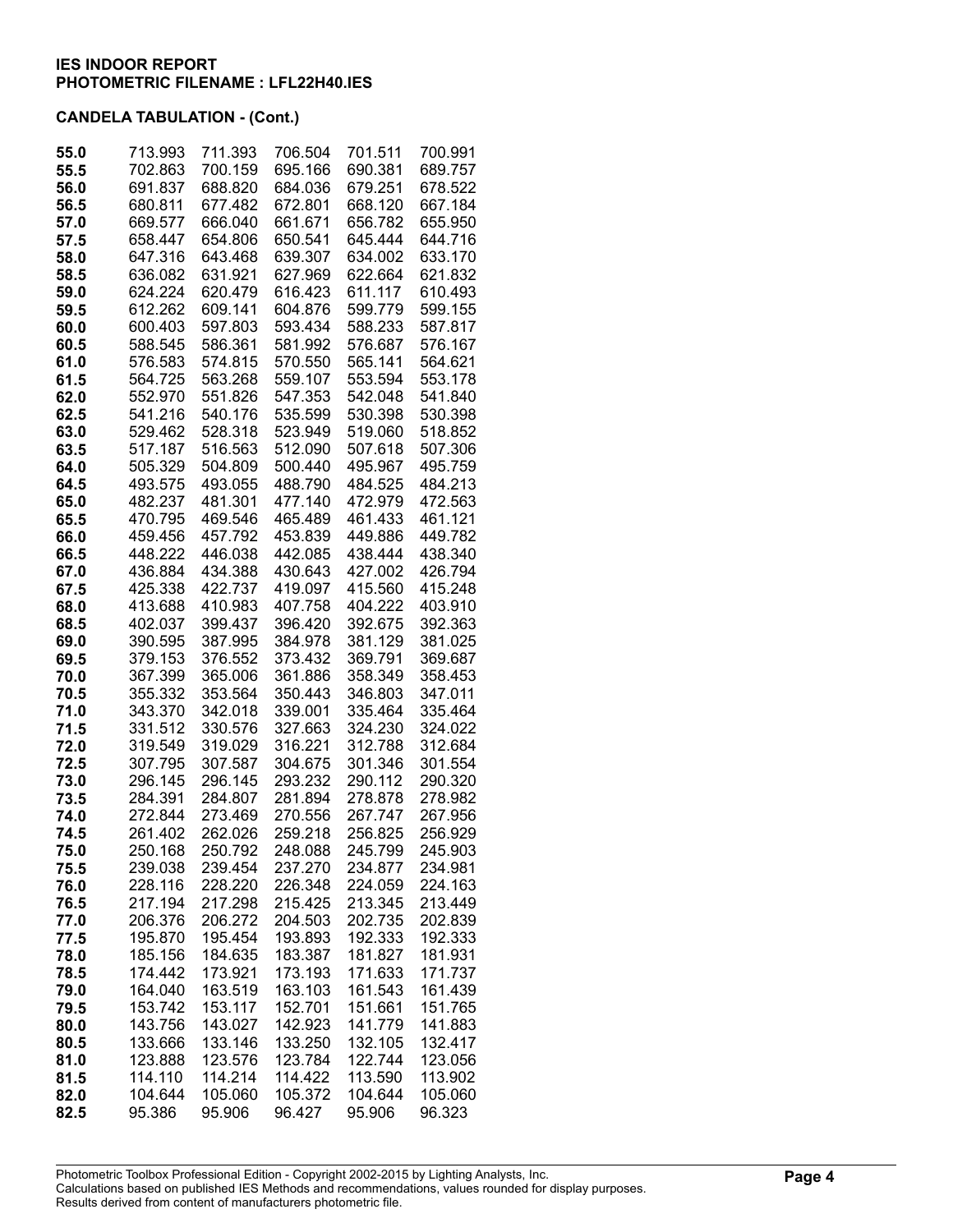| 83.0           | 86.337         | 87.273         | 87.585         | 87.585         | 88.001         |
|----------------|----------------|----------------|----------------|----------------|----------------|
| 83.5           | 77.807         | 78.743         | 79.159         | 79.263         | 79.783         |
| 84.0           | 69.485         | 70.526         | 70.942         | 71.254         | 71.670         |
| 84.5           | 61.164         | 62.620         | 62.932         | 63.452         | 63.972         |
| 85.0           | 53.466         | 54.715         | 55.131         | 55.963         | 56.379         |
| 85.5           | 45.977         | 47.329         | 47.641         | 48.681         | 49.201         |
| 86.0           | 38.799         | 40.048         | 40.464         | 41.504         | 42.232         |
| 86.5           | 31.934         | 32.974         | 33.494         | 34.639         | 35.367         |
| 87.0           | 25.589         | 26.317         | 26.941         | 28.085         | 28.814         |
| 87.5           | 19.660         | 20.180         | 20.700         | 21.740         | 22.468         |
| 88.0           | 14.251         | 14.563         | 14.979         | 16.019         | 16.747         |
| 88.5           | 9.466          | 9.570          | 9.986          | 10.818         | 11.442         |
| 89.0           | 5.409          | 5.409          | 5.929          | 6.553          | 7.177          |
| 89.5           | 2.600          | 2.496          | 2.913          | 3.433          | 3.849          |
| 90.0           | 1.144          | 1.144          | 1.456          | 1.560          | 1.768          |
| 90.5           | 0.000          | 0.000          | 0.000          | 0.000          | 0.000          |
| 91.0           | 0.000          | 0.000          | 0.000          | 0.000          | 0.000          |
| 91.5           | 0.000          | 0.000          | 0.000          | 0.000          | 0.000          |
| 92.0           | 0.000          | 0.000          | 0.000          | 0.000          | 0.000          |
| 92.5           | 0.000          | 0.000          | 0.000          | 0.000          | 0.000          |
| 93.0           | 0.000          | 0.000          | 0.000          | 0.000          | 0.000          |
| 93.5           | 0.000          | 0.000          | 0.000          | 0.000          | 0.000          |
| 94.0           | 0.000          | 0.000          | 0.000          | 0.000          | 0.000          |
| 94.5           | 0.000          | 0.000          | 0.000          | 0.000          | 0.000          |
| 95.0           | 0.000          | 0.000          | 0.000          | 0.000          | 0.000          |
| 95.5           | 0.000          | 0.000          | 0.000          | 0.000          | 0.000          |
| 96.0           | 0.000          | 0.000          | 0.000          | 0.000          | 0.000          |
| 96.5           | 0.000          | 0.000          | 0.000          | 0.000          | 0.000          |
| 97.0           | 0.000          | 0.000          | 0.000          | 0.000          | 0.000          |
| 97.5           | 0.000          | 0.000          | 0.000          | 0.000          | 0.000          |
| 98.0           | 0.000          | 0.000          | 0.000          | 0.000          | 0.000          |
| 98.5           | 0.000          | 0.000          | 0.000          | 0.000          | 0.000          |
| 99.0           | 0.000          | 0.000          | 0.000          | 0.000          | 0.000          |
| 99.5           | 0.000          | 0.000          | 0.000          | 0.000          | 0.000          |
| 100.0          | 0.000          | 0.000          | 0.000          | 0.000          | 0.000          |
| 100.5          | 0.000          | 0.000          | 0.000          | 0.000          | 0.000          |
| 101.0          | 0.000          | 0.000          | 0.000          | 0.000          | 0.000          |
| 101.5          | 0.000          | 0.000          | 0.000          | 0.000          | 0.000          |
| 102.0          | 0.000          | 0.000          | 0.000          | 0.000          | 0.000          |
| 102.5          | 0.000          | 0.000          | 0.000          | 0.000          | 0.000          |
| 103.0          | 0.000          | 0.000          | 0.000          | 0.000          | 0.000          |
| 103.5          | 0.000          | 0.000          | 0.000          | 0.000          | 0.000          |
| 104.0          | 0.000          | 0.000          | 0.000          | 0.000          | 0.000          |
| 104.5          | 0.000<br>0.000 | 0.000<br>0.000 | 0.000<br>0.000 | 0.000<br>0.000 | 0.000<br>0.000 |
| 105.0<br>105.5 | 0.000          | 0.000          | 0.000          | 0.000          | 0.000          |
|                | 0.000          | 0.000          | 0.000          | 0.000          | 0.000          |
| 106.0<br>106.5 | 0.000          | 0.000          | 0.000          | 0.000          | 0.000          |
| 107.0          | 0.000          | 0.000          | 0.000          | 0.000          | 0.000          |
| 107.5          | 0.000          | 0.000          | 0.000          | 0.000          | 0.000          |
| 108.0          | 0.000          | 0.000          | 0.000          | 0.000          | 0.000          |
| 108.5          | 0.000          | 0.000          | 0.000          | 0.000          | 0.000          |
| 109.0          | 0.000          | 0.000          | 0.000          | 0.000          | 0.000          |
| 109.5          | 0.000          | 0.000          | 0.000          | 0.000          | 0.000          |
| 110.0          | 0.000          | 0.000          | 0.000          | 0.000          | 0.000          |
| 110.5          | 0.000          | 0.000          | 0.000          | 0.000          | 0.000          |
|                |                |                |                |                |                |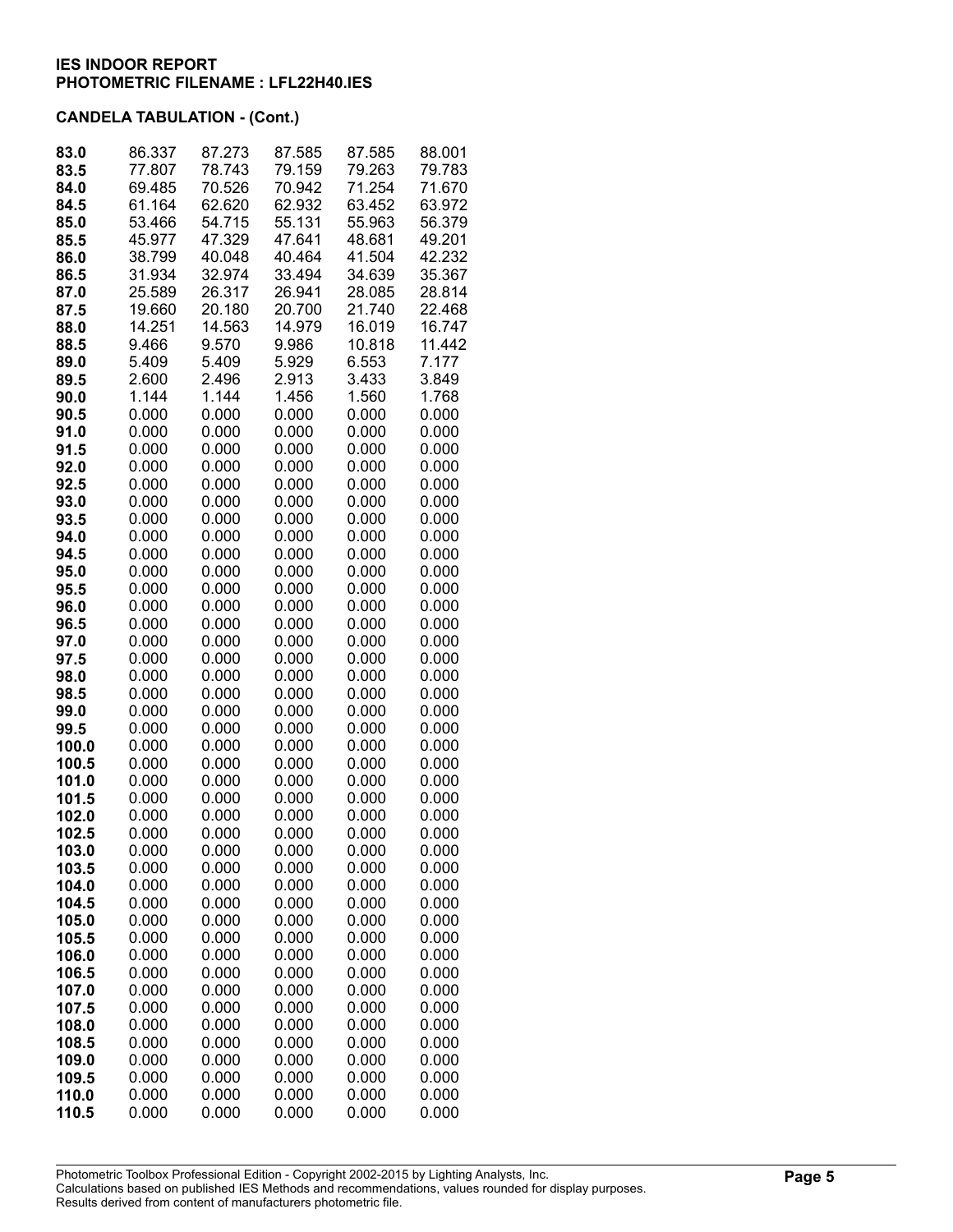| 111.0          | 0.000          | 0.000          | 0.000          | 0.000          | 0.000          |
|----------------|----------------|----------------|----------------|----------------|----------------|
| 111.5          | 0.000          | 0.000          | 0.000          | 0.000          | 0.000          |
| 112.0          | 0.000          | 0.000          | 0.000          | 0.000          | 0.000          |
| 112.5          | 0.000          | 0.000          | 0.000          | 0.000          | 0.000          |
| 113.0          | 0.000          | 0.000          | 0.000          | 0.000          | 0.000          |
| 113.5          | 0.000          | 0.000          | 0.000          | 0.000          | 0.000          |
| 114.0          | 0.000          | 0.000          | 0.000          | 0.000          | 0.000          |
| 114.5          | 0.000          | 0.000          | 0.000          | 0.000          | 0.000          |
| 115.0          | 0.000          | 0.000          | 0.000          | 0.000          | 0.000          |
| 115.5          | 0.000          | 0.000          | 0.000          | 0.000          | 0.000          |
| 116.0          | 0.000          | 0.000          | 0.000          | 0.000          | 0.000          |
| 116.5          | 0.000          | 0.000          | 0.000          | 0.000          | 0.000          |
| 117.0          | 0.000          | 0.000          | 0.000          | 0.000          | 0.000          |
| 117.5          | 0.000          | 0.000          | 0.000          | 0.000          | 0.000          |
| 118.0<br>118.5 | 0.000<br>0.000 | 0.000<br>0.000 | 0.000<br>0.000 | 0.000<br>0.000 | 0.000<br>0.000 |
| 119.0          | 0.000          | 0.000          | 0.000          | 0.000          | 0.000          |
| 119.5          | 0.000          | 0.000          | 0.000          | 0.000          | 0.000          |
| 120.0          | 0.000          | 0.000          | 0.000          | 0.000          | 0.000          |
| 120.5          | 0.000          | 0.000          | 0.000          | 0.000          | 0.000          |
| 121.0          | 0.000          | 0.000          | 0.000          | 0.000          | 0.000          |
| 121.5          | 0.000          | 0.000          | 0.000          | 0.000          | 0.000          |
| 122.0          | 0.000          | 0.000          | 0.000          | 0.000          | 0.000          |
| 122.5          | 0.000          | 0.000          | 0.000          | 0.000          | 0.000          |
| 123.0          | 0.000          | 0.000          | 0.000          | 0.000          | 0.000          |
| 123.5          | 0.000          | 0.000          | 0.000          | 0.000          | 0.000          |
| 124.0          | 0.000          | 0.000          | 0.000          | 0.000          | 0.000          |
| 124.5          | 0.000          | 0.000          | 0.000          | 0.000          | 0.000          |
| 125.0          | 0.000          | 0.000          | 0.000          | 0.000          | 0.000          |
| 125.5          | 0.000          | 0.000          | 0.000          | 0.000          | 0.000          |
| 126.0          | 0.000          | 0.000          | 0.000          | 0.000          | 0.000          |
| 126.5          | 0.000          | 0.000          | 0.000          | 0.000          | 0.000          |
| 127.0          | 0.000          | 0.000          | 0.000          | 0.000          | 0.000          |
| 127.5          | 0.000<br>0.000 | 0.000<br>0.000 | 0.000<br>0.000 | 0.000<br>0.000 | 0.000<br>0.000 |
| 128.0<br>128.5 | 0.000          | 0.000          | 0.000          | 0.000          | 0.000          |
| 129.0          | 0.000          | 0.000          | 0.000          | 0.000          | 0.000          |
| 129.5          | 0.000          | 0.000          | 0.000          | 0.000          | 0.000          |
| 130.0          | 0.000          | 0.000          | 0.000          | 0.000          | 0.000          |
| 130.5          | 0.000          | 0.000          | 0.000          | 0.000          | 0.000          |
| 131.0          | 0.000          | 0.000          | 0.000          | 0.000          | 0.000          |
| 131.5          | 0.000          | 0.000          | 0.000          | 0.000          | 0.000          |
| 132.0          | 0.000          | 0.000          | 0.000          | 0.000          | 0.000          |
| 132.5          | 0.000          | 0.000          | 0.000          | 0.000          | 0.000          |
| 133.0          | 0.000          | 0.000          | 0.000          | 0.000          | 0.000          |
| 133.5          | 0.000          | 0.000          | 0.000          | 0.000          | 0.000          |
| 134.0          | 0.000          | 0.000          | 0.000          | 0.000          | 0.000          |
| 134.5          | 0.000          | 0.000          | 0.000          | 0.000          | 0.000          |
| 135.0          | 0.000          | 0.000          | 0.000          | 0.000          | 0.000          |
| 135.5          | 0.000          | 0.000          | 0.000          | 0.000          | 0.000          |
| 136.0          | 0.000          | 0.000          | 0.000          | 0.000          | 0.000          |
| 136.5<br>137.0 | 0.000<br>0.000 | 0.000<br>0.000 | 0.000<br>0.000 | 0.000<br>0.000 | 0.000<br>0.000 |
| 137.5          | 0.000          | 0.000          | 0.000          | 0.000          | 0.000          |
| 138.0          | 0.000          | 0.000          | 0.000          | 0.000          | 0.000          |
| 138.5          | 0.000          | 0.000          | 0.000          | 0.000          | 0.000          |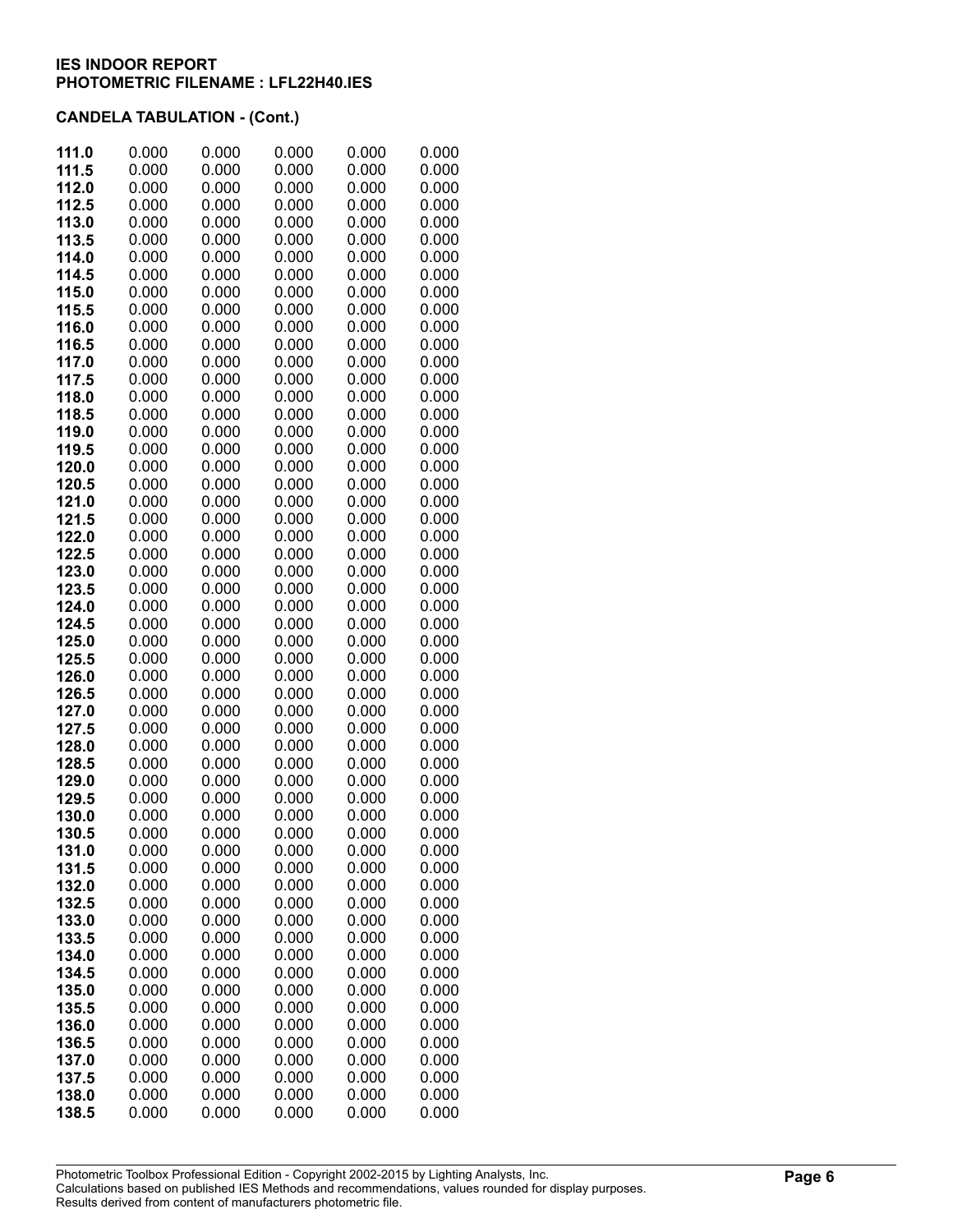| 139.0          | 0.000          | 0.000          | 0.000          | 0.000          | 0.000          |
|----------------|----------------|----------------|----------------|----------------|----------------|
| 139.5          | 0.000          | 0.000          | 0.000          | 0.000          | 0.000          |
| 140.0          | 0.000          | 0.000          | 0.000          | 0.000          | 0.000          |
| 140.5          | 0.000          | 0.000          | 0.000          | 0.000          | 0.000          |
| 141.0          | 0.000          | 0.000          | 0.000          | 0.000          | 0.000          |
| 141.5          | 0.000          | 0.000          | 0.000          | 0.000          | 0.000          |
| 142.0          | 0.000          | 0.000          | 0.000          | 0.000          | 0.000          |
| 142.5          | 0.000          | 0.000          | 0.000          | 0.000          | 0.000          |
| 143.0          | 0.000          | 0.000          | 0.000          | 0.000          | 0.000          |
| 143.5          | 0.000          | 0.000          | 0.000          | 0.000          | 0.000          |
| 144.0          | 0.000          | 0.000          | 0.000          | 0.000          | 0.000          |
| 144.5          | 0.000          | 0.000          | 0.000          | 0.000          | 0.000          |
| 145.0          | 0.000          | 0.000          | 0.000          | 0.000          | 0.000          |
| 145.5          | 0.000          | 0.000          | 0.000          | 0.000          | 0.000          |
| 146.0          | 0.000          | 0.000          | 0.000          | 0.000          | 0.000          |
| 146.5          | 0.000          | 0.000          | 0.000          | 0.000          | 0.000          |
| 147.0          | 0.000          | 0.000          | 0.000          | 0.000          | 0.000          |
| 147.5<br>148.0 | 0.000<br>0.000 | 0.000<br>0.000 | 0.000<br>0.000 | 0.000<br>0.000 | 0.000<br>0.000 |
| 148.5          | 0.000          | 0.000          | 0.000          | 0.000          | 0.000          |
| 149.0          | 0.000          | 0.000          | 0.000          | 0.000          | 0.000          |
| 149.5          | 0.000          | 0.000          | 0.000          | 0.000          | 0.000          |
| 150.0          | 0.000          | 0.000          | 0.000          | 0.000          | 0.000          |
| 150.5          | 0.000          | 0.000          | 0.000          | 0.000          | 0.000          |
| 151.0          | 0.000          | 0.000          | 0.000          | 0.000          | 0.000          |
| 151.5          | 0.000          | 0.000          | 0.000          | 0.000          | 0.000          |
| 152.0          | 0.000          | 0.000          | 0.000          | 0.000          | 0.000          |
| 152.5          | 0.000          | 0.000          | 0.000          | 0.000          | 0.000          |
| 153.0          | 0.000          | 0.000          | 0.000          | 0.000          | 0.000          |
| 153.5          | 0.000          | 0.000          | 0.000          | 0.000          | 0.000          |
| 154.0          | 0.000          | 0.000          | 0.000          | 0.000          | 0.000          |
| 154.5          | 0.000          | 0.000          | 0.000          | 0.000          | 0.000          |
| 155.0          | 0.000          | 0.000          | 0.000          | 0.000          | 0.000          |
| 155.5          | 0.000          | 0.000          | 0.000          | 0.000          | 0.000          |
| 156.0          | 0.000          | 0.000          | 0.000          | 0.000          | 0.000          |
| 156.5          | 0.000          | 0.000          | 0.000          | 0.000          | 0.000          |
| 157.0          | 0.000          | 0.000          | 0.000          | 0.000          | 0.000          |
| 157.5          | 0.000          | 0.000          | 0.000          | 0.000          | 0.000          |
| 158.0          | 0.000<br>0.000 | 0.000<br>0.000 | 0.000<br>0.000 | 0.000<br>0.000 | 0.000          |
| 158.5<br>159.0 | 0.000          | 0.000          | 0.000          | 0.000          | 0.000<br>0.000 |
| 159.5          | 0.000          | 0.000          | 0.000          | 0.000          | 0.000          |
| 160.0          | 0.000          | 0.000          | 0.000          | 0.000          | 0.000          |
| 160.5          | 0.000          | 0.000          | 0.000          | 0.000          | 0.000          |
| 161.0          | 0.000          | 0.000          | 0.000          | 0.000          | 0.000          |
| 161.5          | 0.000          | 0.000          | 0.000          | 0.000          | 0.000          |
| 162.0          | 0.000          | 0.000          | 0.000          | 0.000          | 0.000          |
| 162.5          | 0.000          | 0.000          | 0.000          | 0.000          | 0.000          |
| 163.0          | 0.000          | 0.000          | 0.000          | 0.000          | 0.000          |
| 163.5          | 0.000          | 0.000          | 0.000          | 0.000          | 0.000          |
| 164.0          | 0.000          | 0.000          | 0.000          | 0.000          | 0.000          |
| 164.5          | 0.000          | 0.000          | 0.000          | 0.000          | 0.000          |
| 165.0          | 0.000          | 0.000          | 0.000          | 0.000          | 0.000          |
| 165.5          | 0.000          | 0.000          | 0.000          | 0.000          | 0.000          |
| 166.0          | 0.000          | 0.000          | 0.000          | 0.000          | 0.000          |
| 166.5          | 0.000          | 0.000          | 0.000          | 0.000          | 0.000          |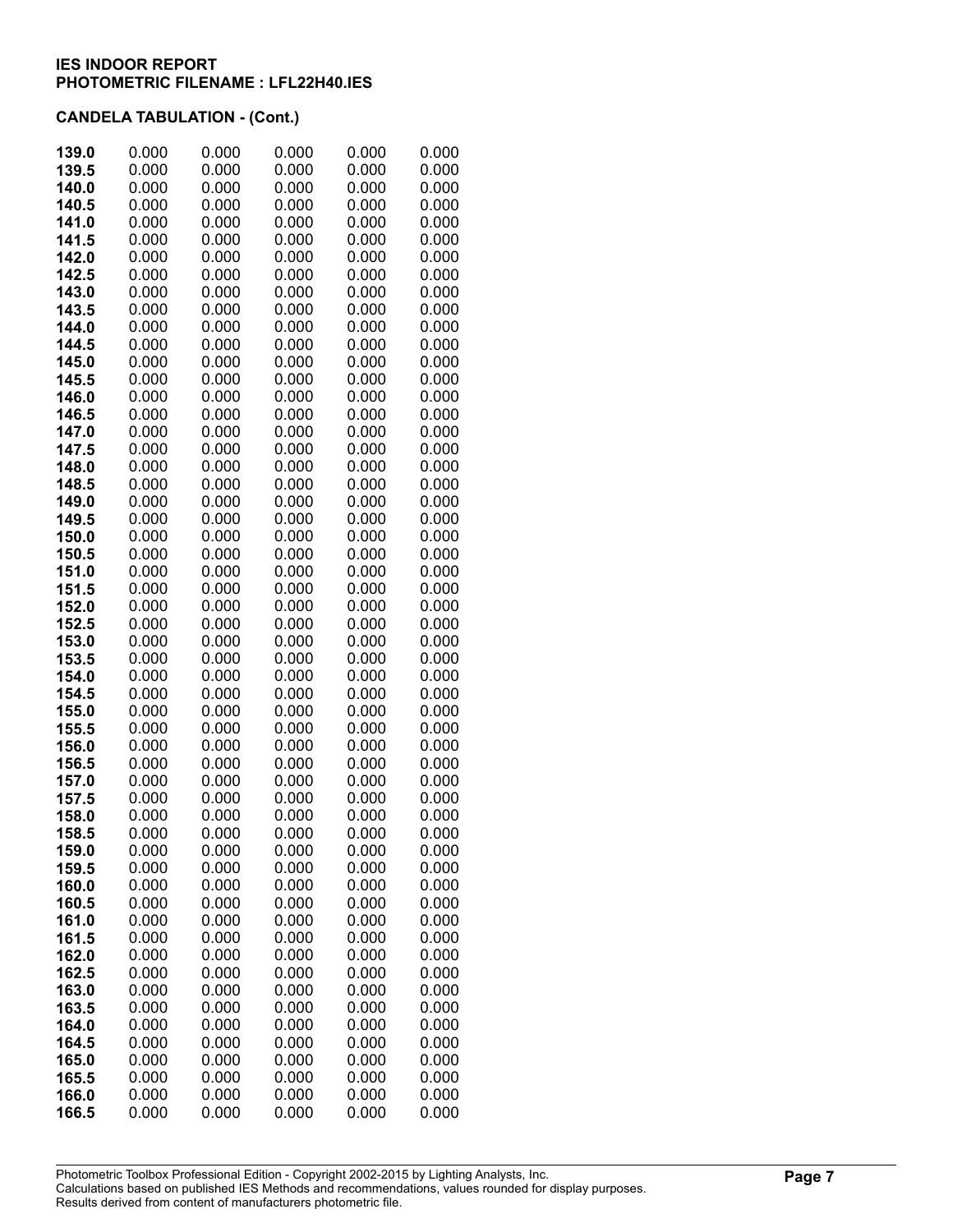| 167.0 | 0.000 | 0.000 | 0.000 | 0.000 | 0.000 |
|-------|-------|-------|-------|-------|-------|
| 167.5 | 0.000 | 0.000 | 0.000 | 0.000 | 0.000 |
| 168.0 | 0.000 | 0.000 | 0.000 | 0.000 | 0.000 |
| 168.5 | 0.000 | 0.000 | 0.000 | 0.000 | 0.000 |
| 169.0 | 0.000 | 0.000 | 0.000 | 0.000 | 0.000 |
| 169.5 | 0.000 | 0.000 | 0.000 | 0.000 | 0.000 |
| 170.0 | 0.000 | 0.000 | 0.000 | 0.000 | 0.000 |
| 170.5 | 0.000 | 0.000 | 0.000 | 0.000 | 0.000 |
| 171.0 | 0.000 | 0.000 | 0.000 | 0.000 | 0.000 |
| 171.5 | 0.000 | 0.000 | 0.000 | 0.000 | 0.000 |
| 172.0 | 0.000 | 0.000 | 0.000 | 0.000 | 0.000 |
| 172.5 | 0.000 | 0.000 | 0.000 | 0.000 | 0.000 |
| 173.0 | 0.000 | 0.000 | 0.000 | 0.000 | 0.000 |
| 173.5 | 0.000 | 0.000 | 0.000 | 0.000 | 0.000 |
| 174.0 | 0.000 | 0.000 | 0.000 | 0.000 | 0.000 |
| 174.5 | 0.000 | 0.000 | 0.000 | 0.000 | 0.000 |
| 175.0 | 0.000 | 0.000 | 0.000 | 0.000 | 0.000 |
| 175.5 | 0.000 | 0.000 | 0.000 | 0.000 | 0.000 |
| 176.0 | 0.000 | 0.000 | 0.000 | 0.000 | 0.000 |
| 176.5 | 0.000 | 0.000 | 0.000 | 0.000 | 0.000 |
| 177.0 | 0.000 | 0.000 | 0.000 | 0.000 | 0.000 |
| 177.5 | 0.000 | 0.000 | 0.000 | 0.000 | 0.000 |
| 178.0 | 0.000 | 0.000 | 0.000 | 0.000 | 0.000 |
| 178.5 | 0.000 | 0.000 | 0.000 | 0.000 | 0.000 |
| 179.0 | 0.000 | 0.000 | 0.000 | 0.000 | 0.000 |
| 179.5 | 0.000 | 0.000 | 0.000 | 0.000 | 0.000 |
| 180.0 | 0.000 | 0.000 | 0.000 | 0.000 | 0.000 |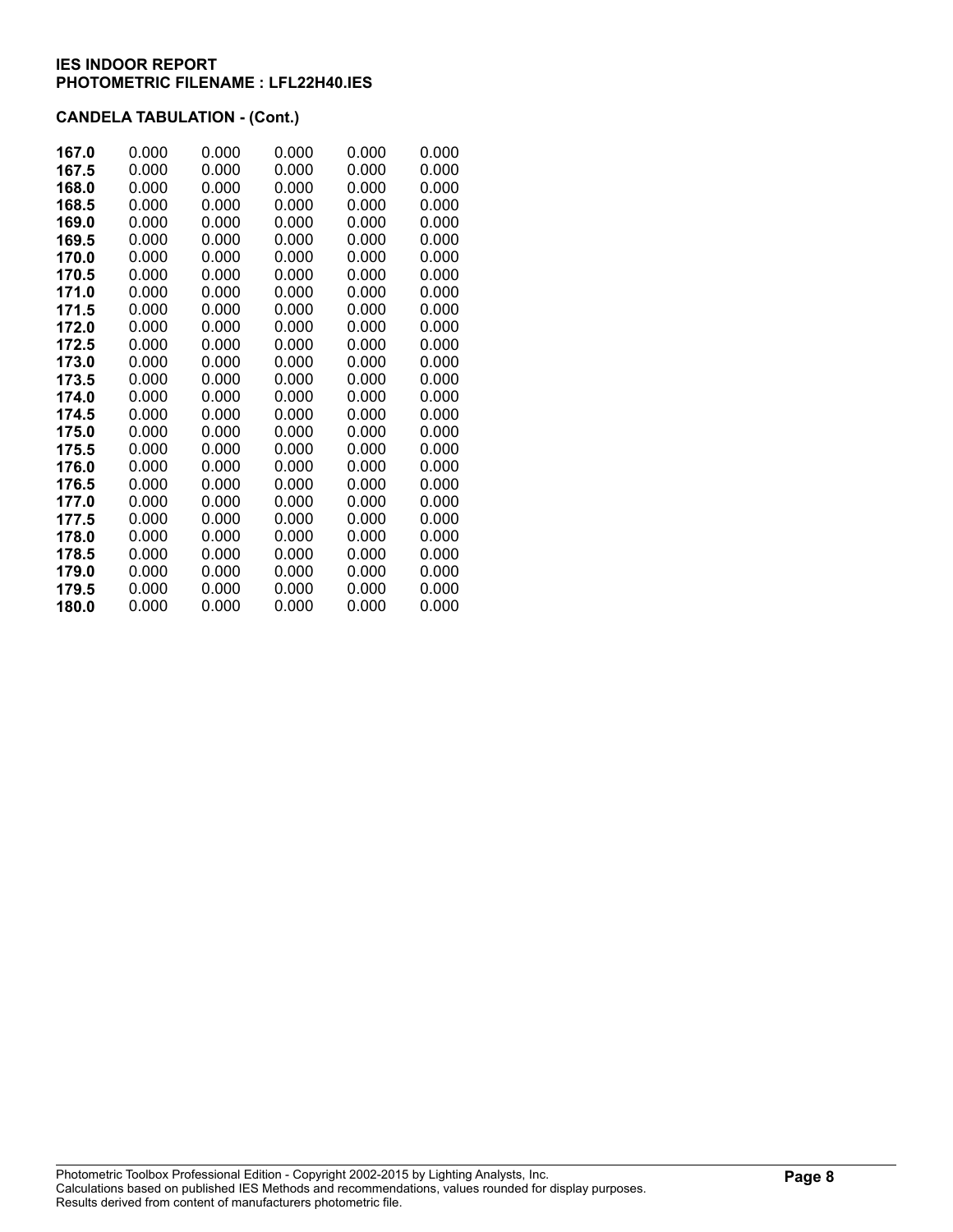### **ZONAL LUMEN SUMMARY**

| Zone      | Lumens  | %Lamp | %Fixt  |
|-----------|---------|-------|--------|
| $0 - 20$  | 542.95  | N.A.  | 13.60  |
| $0 - 30$  | 1138.11 | N.A.  | 28.60  |
| $0 - 40$  | 1840.33 | N.A.  | 46.20  |
| $0 - 60$  | 3185.39 | N.A.  | 79.90  |
| $0 - 80$  | 3920.89 | N.A.  | 98.40  |
| $0 - 90$  | 3986.33 | N.A.  | 100.00 |
| 10-90     | 3844.61 | N.A.  | 96.40  |
| 20-40     | 1297.38 | N.A.  | 32.50  |
| 20-50     | 2010.75 | N.A.  | 50.40  |
| 40-70     | 1817.43 | N.A.  | 45.60  |
| 60-80     | 735.51  | N.A.  | 18.50  |
| 70-80     | 263.13  | N.A.  | 6.60   |
| 80-90     | 65.44   | N.A.  | 1.60   |
| 90-110    | 0.04    | N.A.  | 0.00   |
| 90-120    | 0.04    | N.A.  | 0.00   |
| 90-130    | 0.04    | N.A.  | 0.00   |
| 90-150    | 0.04    | N.A.  | 0.00   |
| 90-180    | 0.04    | N.A.  | 0.00   |
| 110-180   | 0.00    | N.A.  | 0.00   |
| $0 - 180$ | 3986.37 | N.A.  | 100.00 |

Total Luminaire Efficiency = N.A.%

#### **ZONAL LUMEN SUMMARY**

| Zone    | Lumens |
|---------|--------|
| 0-10    | 141.72 |
| 10-20   | 401.23 |
| 20-30   | 595.15 |
| 30-40   | 702.23 |
| 40-50   | 713.37 |
| 50-60   | 631.68 |
| 60-70   | 472.37 |
| 70-80   | 263.13 |
| 80-90   | 65.44  |
| 90-100  | 0.04   |
| 100-110 | 0.00   |
| 110-120 | 0.00   |
| 120-130 | 0.00   |
| 130-140 | 0.00   |
| 140-150 | 0.00   |
| 150-160 | 0.00   |
| 160-170 | 0.00   |
| 170-180 | 0.00   |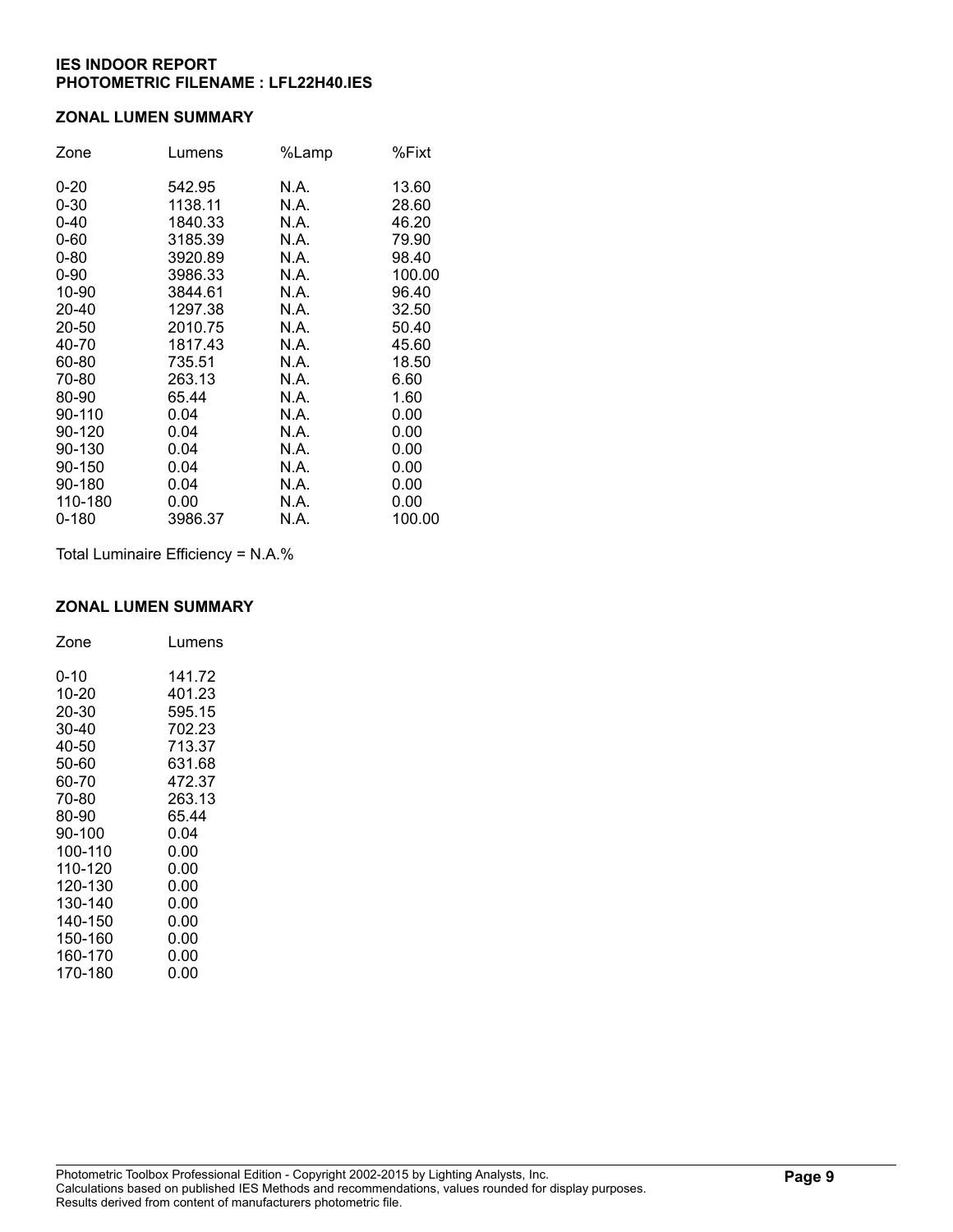### **COEFFICIENTS OF UTILIZATION - ZONAL CAVITY METHOD**

Effective Floor Cavity Reflectance 0.20

| RC.<br><b>RW</b> | 80<br>70 50 30 10 | 70<br>70 50 30 10 | 50<br>50 30 10 | 30<br>50 30 10 | 10<br>50 30 10 | 0<br>0 |
|------------------|-------------------|-------------------|----------------|----------------|----------------|--------|
|                  |                   |                   |                |                |                |        |
| $\Omega$         | 119 119 119 119   | 116 116 116 116   | 111 111 111    | 106 106 106    | 102102102      | 100    |
| 1                | 10910410096       | 10610298 95       | 98 95 92       | 94 91 89       | 90 88 86       | 84     |
| $\overline{2}$   | 99 91 84 79       | 97 89 83 78       | 86 80<br>- 76  | 82 78 74       | 79 76 72       | 70     |
| 3                | 91 80 72 66       | 88 78 71 65       | 75 69 64       | 73 67 63       | 70 66 62       | 59     |
| 4                | 83 71 62 56       | 81 70 62 55       | 67 60 54       | 65 59 54       | 63 57 53       | 51     |
| 5                | 76 64 55 48       | 74 62 54 48       | 60 53 47       | 58 52 47       | 56 51<br>-46   | 44     |
| 6                | 71 57 48 42       | 69 56 48 42       | 55 47 41       | 53 46 41       | 51 45 41       | 39     |
| $\overline{7}$   | 65 52 43 37       | 64 51 43 37       | 50 42 37       | 48 41 36       | 47 41 36       | 34     |
| 8                | 61 47 39 33       | 59 47 39 33       | 45 38 33       | 44 38 33       | 43 37 32       | 31     |
| 9                | 57 44 35 30       | 56 43 35 30       | 42 35 30       | 41 34 30       | 40 34 29       | 28     |
| 10               | 53 40 32 27       | 52 40 32 27       | 39 32 27       | 38 31 27       | 37 31 27       | 25     |